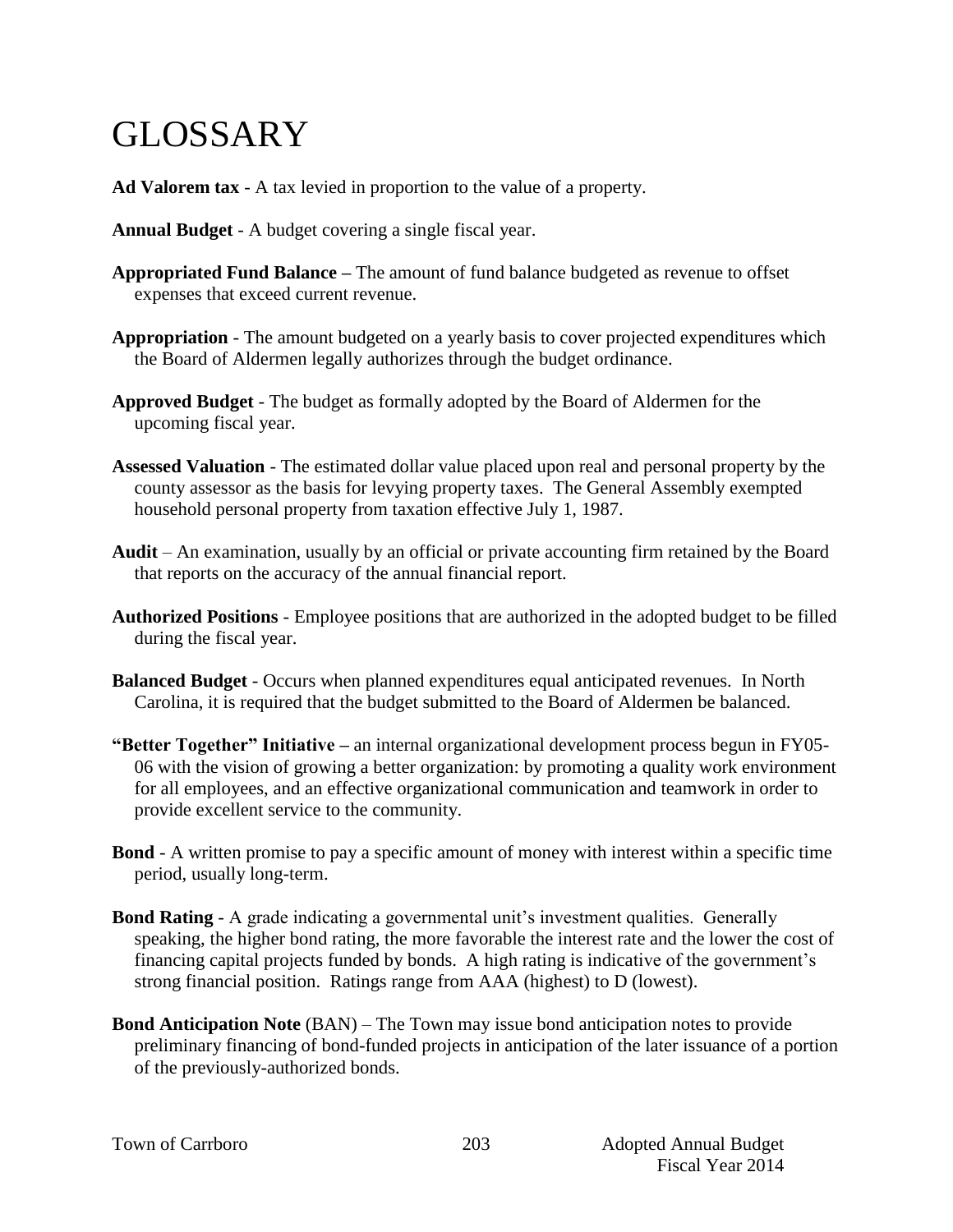- **Budget**  A financial plan for a specified period of time that matches planned revenues and expenditures with various Town services.
- **Budget Message** A written overview of the proposed budget from the Town Manager to the Board of Aldermen. This overview discusses the major budget items of the Manager's budget.
- **Comprehensive Annual Financial Report (CAFR)** The official annual report of a government.
- **Capital Improvements Plan (CIP)** A long term plan of proposed capital improvement projects including estimated project costs and funding sources the Town expects to undertake within a five year period. The plan is updated annually to reassess capital needs.
- **Capital Outlay** An expenditure that results in the acquisition of or addition to a fixed asset.
- **Capital Project Fund** A fund used to account for the acquisition or construction of major capital facilities and equipment.
- **Consumer Price Index (CPI)** A statistical description of price levels provided by the U.S. Department of Labor. The index is used as a measure of the increase in the cost of living (economic inflation).
- **Contingency**  Appropriation intended for unanticipated expenditures. The Board of Aldermen controls transfer of these funds into an expendable account.
- **Debt Service** Principal, interest and administrative costs associated with the repayment of longterm debt.
- **Department**  A major administrative division of the Town that has overall management responsibility for an operation within a functional area.
- **Encumbrances**  An approved financial commitment for services, contracts, or goods which have not been delivered or performed.
- **Enterprise Fund** A grouping of activities whose expenditures are wholly or partially offset by revenues collected from consumers in the form of fees and charges.
- **Expenditures** The total cost of a program or capital project.
- **Fiscal Year (FY)** A 12 month period (July 1 through June 30) in which the annual operating budget applies and at the end of which an assessment is made of the Town's financial condition and performance of operations.
- **Fixed Asset** A capital item that has an acquisition cost of \$5,000 or more, is tangible, and has an expected minimum life of 1 year.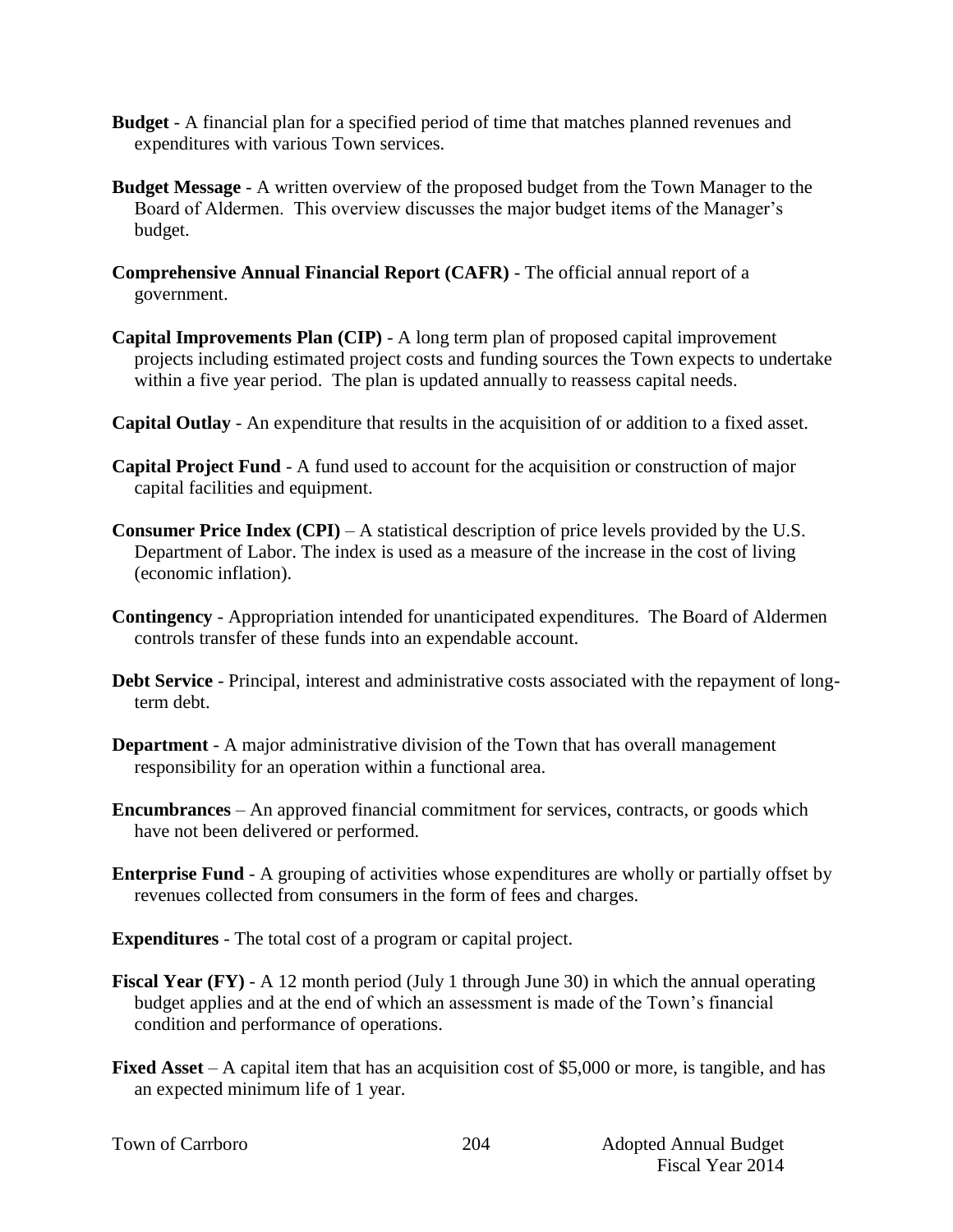- **Fund** An accounting entity created to record the financial activity for a selected financial group.
- **Fund Balance** Funds accumulated through the under expenditure of appropriation and/or receiving revenues greater than anticipated and included in the budget.
- **General Fund** A fund which provides for the accounting for most of the basic government services, such as police, fire, sanitation, inspections, law enforcement, recreation, and other general services.
- **General Obligation Bonds** Bonds issued by a government which are backed by the full faith and credit of its taxing authority.
- **Geographic Information System (GIS) -** An organized collection of computer hardware, software, geographic data, and personnel designed to efficiently capture, store, update, manipulate, analyze, and display all forms of geographically referenced information.
- **Goal** A board statement of desired conditions to be maintained or achieved through the efforts of an organization.
- **Governmental Funds –** consists of the General Fund, Special Revenue Fund and Capital Project Fund.
- **Interest and Penalties Receivable on Taxes** Uncollected interest and penalties on property taxes.
- **Lease Purchase** A method of purchasing equipment in which payments are spread over a period of time.
- **Levy**  The amount of tax, service charge, and assessment imposed by the government.
- **Line Item** A budgetary account representing a specific object of expenditure.
- **Local Government Commission (LGC)**  The Local Government Commission, which is chaired by the State Treasurer, is an oversight body that ensures municipalities and other governmental units fulfill their statutory obligations with regard to State and local government finance.
- **Major Fund Reporting –** General Government Accounting Principles require governmental fund data be presented separately for each individual major governmental fund. General Fund is always considered a major fund. The Non-major Funds include the Revolving Loan, Capital Projects, Grant, Capital Reserve, Payment in Lieu Reserve, and Affordable Housing Funds.

At a minimum, governmental funds other than the general fund must be reported as major funds if they meet both of the following criteria:

|  |  | Town of Carrboro |
|--|--|------------------|
|--|--|------------------|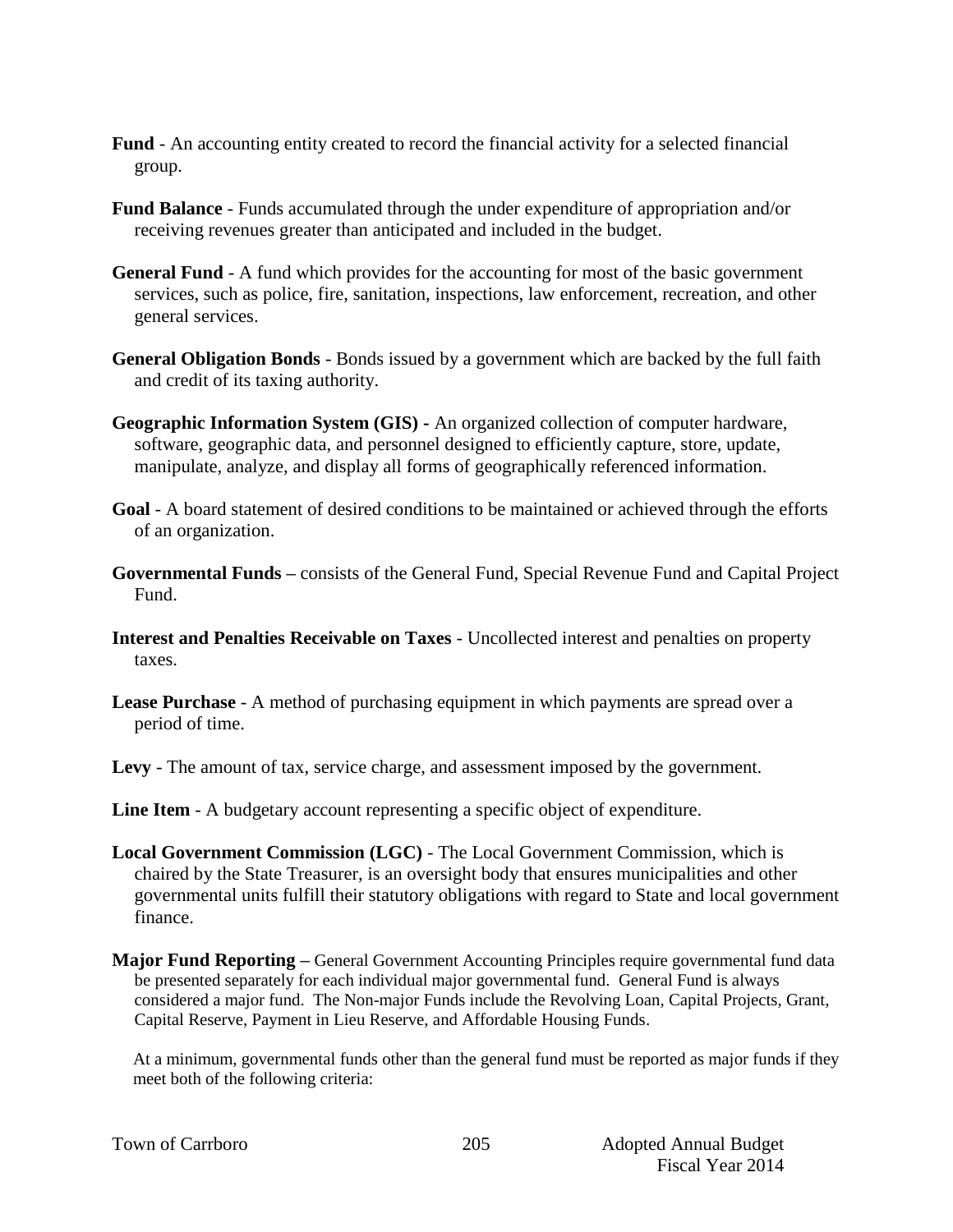- 10% criterion. An individual governmental fund reports at least 10% of any of the following: a)total governmental fund assets, b)total governmental fund liabilities, c) total governmental fund revenues, or d) total governmental fund expenditures
- 5% criterion. An individual governmental fund reports at least 5% of the aggregated total for both governmental funds and enterprise funds of any one of the items for which it met the 10% criterion.

**Modified Accrual** - The basis of accounting for the Town. Under this system, expenditures are recognized when encumbered.

- **Midpoint of Salary** a rate that is half way between the minimum rate and maximum rate of a budgeted position.
- **National Fire Protection Association (NFPA)**  An international nonprofit NFPA is to reduce the worldwide burden of fire and other hazards on the quality of life by providing and advocating consensus on codes and standards, research, training, and education.
- **Non-major Fund –** see definition for Major Fund Reporting.
- **Objective** A specific statement of what is to be accomplished or achieved for a particular program during the fiscal year.
- **Operating Budget** The Town's financial plan which outlines proposed expenditures for the upcoming fiscal year and estimates revenues which will be used to finance them.
- **Operating Expenses** Those expenditures of a recurring nature, covering services and supplies necessary to operate individual departmental activities.
- **Orange Water and Sewer Authority (OWASA)** OWASA is the public, nonprofit water and sewer utility serving the Carrboro-Chapel Hill community. OWASA's nine-member Board of Directors is appointed by the Carrboro Board of Aldermen, the Chapel Hill Town Council, and the Orange County Board of Commissioners.
- **Ordinance** A formal legislative enactment by the Board of Aldermen which as the full force and effect of law within the boundaries of the Town.

## **Occupational Safety and Health Act**

- **(OSHA)** Regulations passed by the US Department of Occupational Safety and Health Administration to assure safe and healthful working conditions for working men and women by authorizing enforcement of the standards developed under the Act.
- **Personal Property** Movable property classified within two categories; tangible and intangible. "Tangible" or touchable property includes items of visible and movable property not permanently affixed to real property. "Intangible" or non-touchable property includes stocks, bonds, notes, cash, bank deposits, accounts receivable, patents, trademarks, copyrights, and similar assets.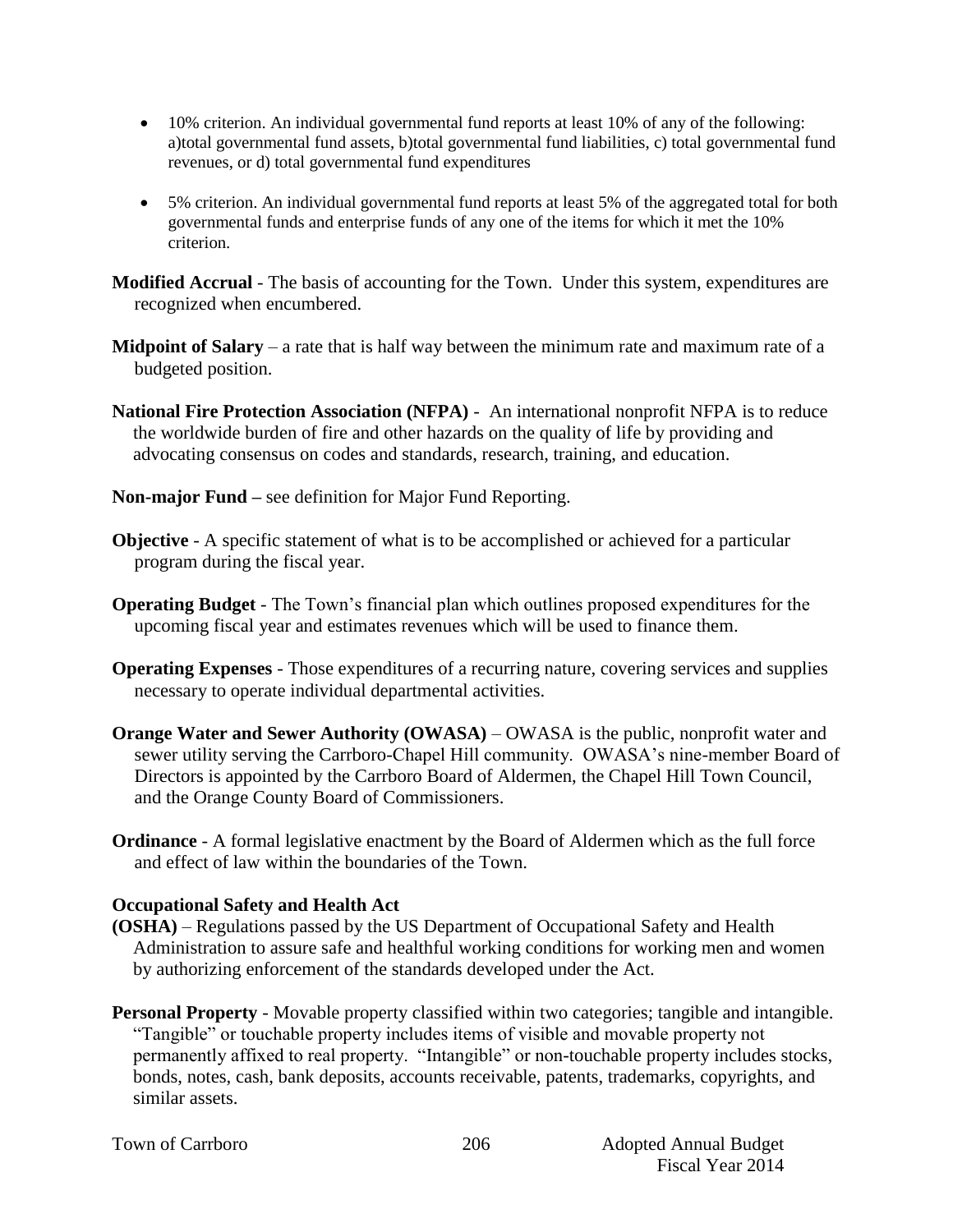- **Personnel Services** Salaries and wages paid to employees for full-time, part-time, and temporary work, including overtime and similar compensation. Also included in this account group are fringe benefits paid for employees.
- **Program** A well-defined portion of the operating plan for which a distinct set of goals and objective may be developed.
- **Property Tax** Tax paid by those owning property in the Town.
- **Property Tax Rate** The rate at which real property in the Town is taxed in order to produce revenues sufficient to conduct necessary governmental activities.
- **Real Property** Land, buildings, and items permanently affixed to land or buildings.
- **Real Property Value** The value of land and buildings which are taxable.
- **Reclassification** A change in the classification and corresponding job title of an existing position which results from a major change in assigned responsibilities.
- **Reserve** An account designed for a portion of the fund balance which is to be used for a specific purpose.
- **Revaluation**  The process of revaluing a jurisdiction's real property in order to adjust the tax value to the market value; by North Carolina law, a revaluation must be conducted at a minimum of every eight years. Orange County revalues property every four years. Property was revalued as of January 1, 2005.
- **Revenue**  All funds that the Town government receives as income, including items such as tax payments, fees for specific services, receipts from other governments, fines, forfeitures, shared revenues, and interest income.
- **Revenue-neutral Tax Rate -** The revenue-neutral tax rate, as defined by G.S. 159-11(e), is the rate that is estimated to produce revenue for the next fiscal year if no reappraisal had occurred. The rate is then adjusted by a growth factor equal to the average annual percentage increase in the tax base due to improvements since the last general reappraisal. State law requires that units of local government, including public authorities, publish a revenue-neutral tax rate in the budget immediately following the completion of the general reappraisal of real property. The purpose of the revenue-neutral tax rate is to provide residents with comparative information.
- **Sales Tax** Tax paid by retail consumers in the Town.
- **Service Level** The amount of service provided during the fiscal year as indicated by one or more performance indicators.